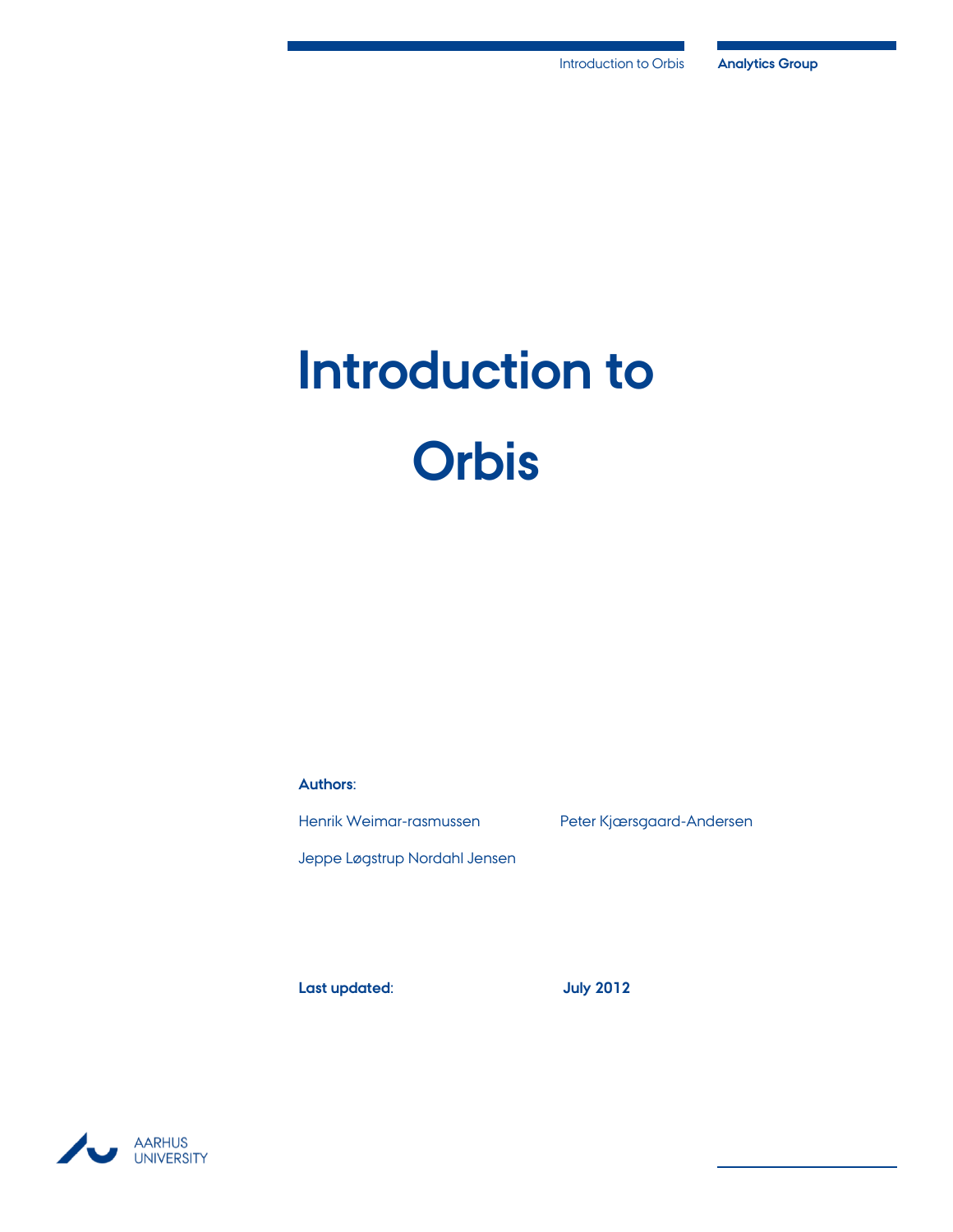## Table of contents

| <b>5. FURTHER RESOURCES</b> |  |
|-----------------------------|--|

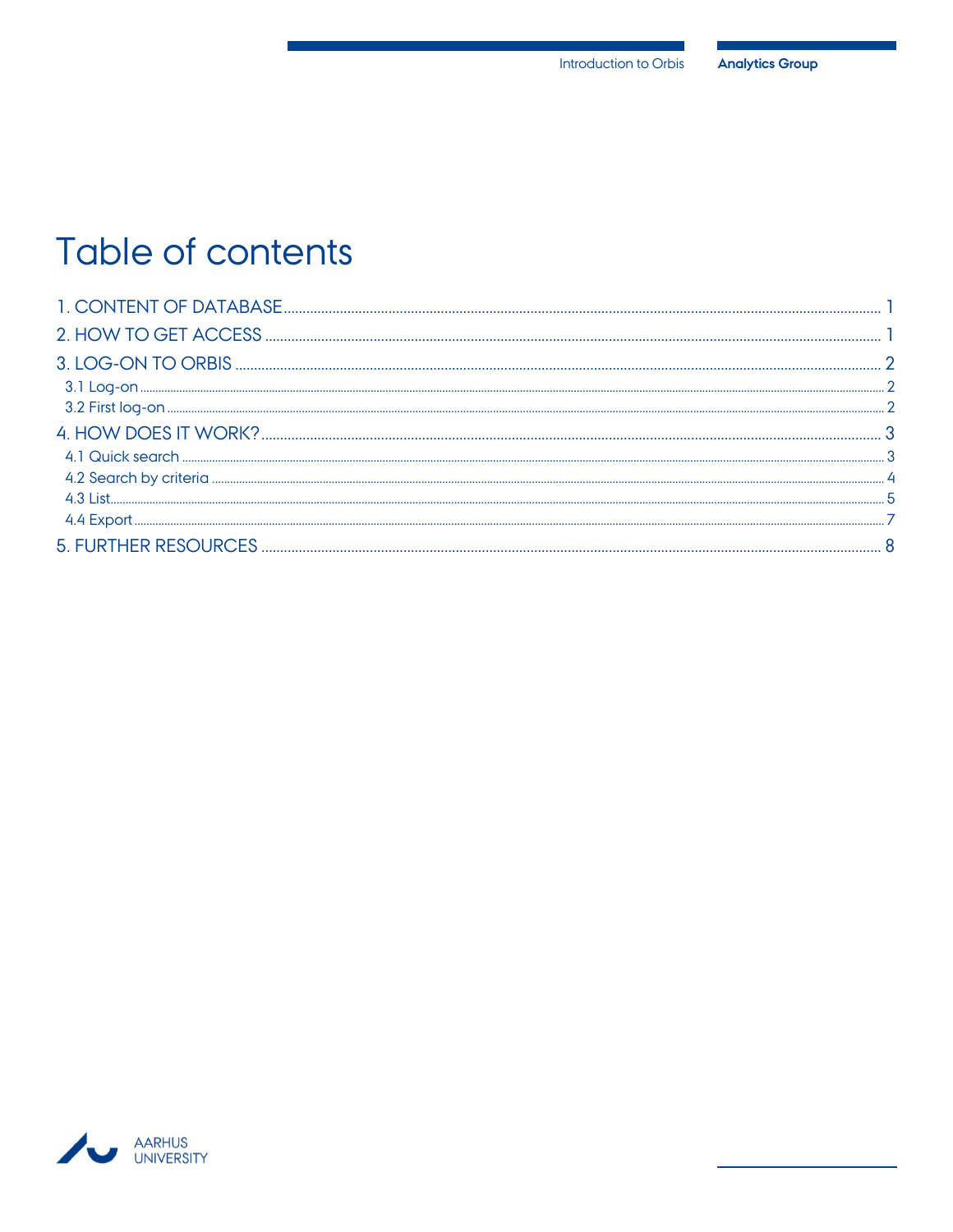## <span id="page-2-0"></span>**1. Content of database**

Orbis contains information on 60 million companies around the world. The information includes descriptive, information, company financials, news, market research, ratings, country reports, ownership and M&A data.

The database includes the following:

- about 55,000 listed companies worldwide
- over 31,000 banks and over 8,000 insurance companies
- nearly 22 million European companies from 46 countries
- about 17 million US and Canadian companies
- over 6.2 million South and Central American companies
- over 5.3 million companies in the Far East and Central Asia (mainly in Japan, Korea, China)
- over 260,000 African companies
- nearly 55,000 companies in Oceania
- over 45,000 companies in the Middle East

## <span id="page-2-1"></span>**2. How to get access**

The database can be accessed on and off campus.

On campus one can access the database through the Library's database site at [http://libsearch.asb.dk/functionality/groupbrowse.aspx.](http://libsearch.asb.dk/functionality/groupbrowse.aspx)

Off campus the database can be accessed through the site [http://www.baser.dk.](http://www.baser.dk/) Here one can log on with the ASB username and password (the username and password used for e.g. Campusnet) and get access to the database.

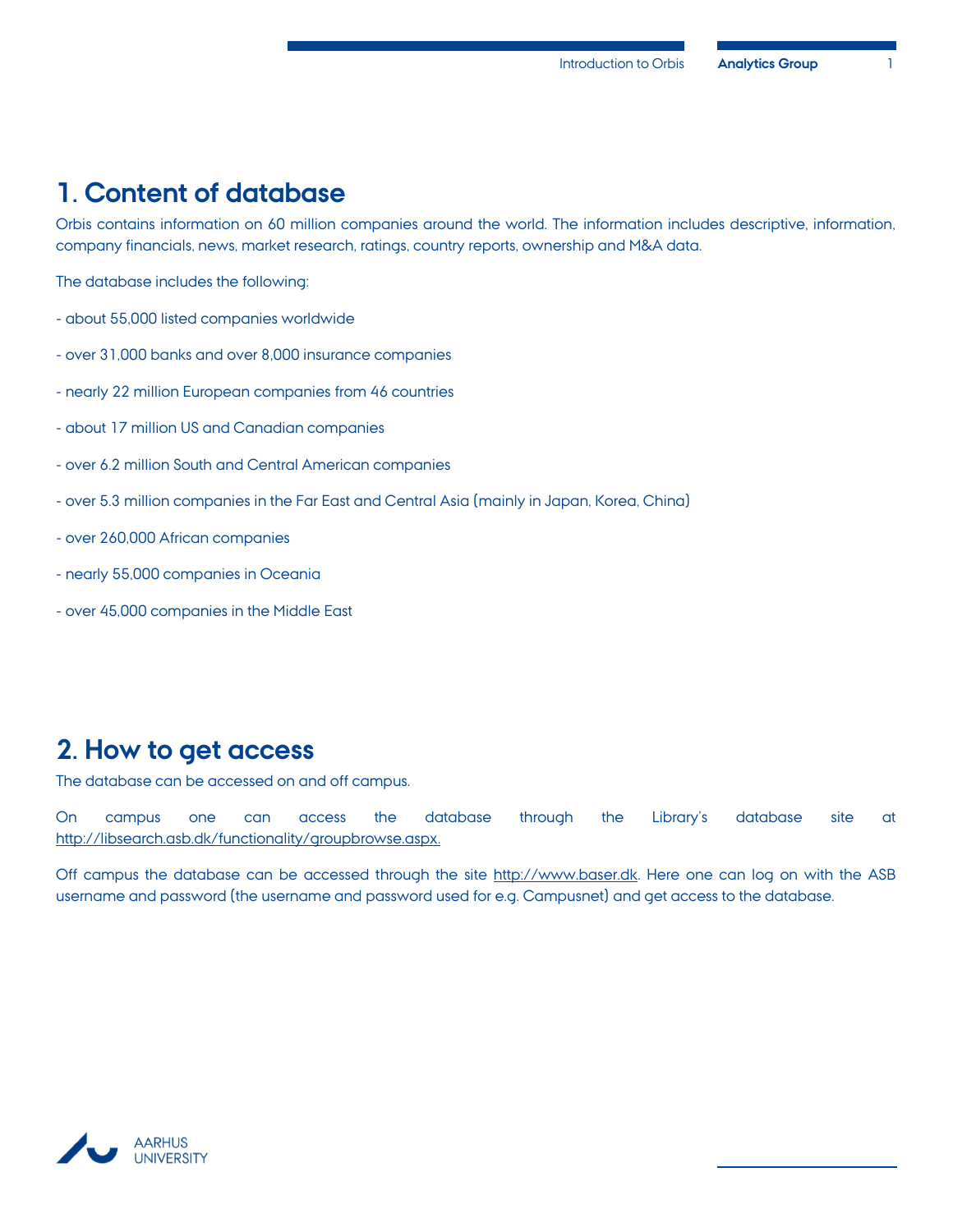## <span id="page-3-0"></span>**3. Log-on to Orbis**

#### <span id="page-3-1"></span>**3.1 Log-on**

When logging on to Orbis, the user license agreement must be accepted by clicking 'I accept this condition'.



#### <span id="page-3-2"></span>**3.2 First log-on**

When logging on to Orbis for the first time, one will be asked to define user settings. Click OK.

Now, different personal settings can be made, e.g. what currency all numbers should be displayed in. Press 'Finish' when done configuring.

| <b>GENERAL OPTIONS ▶ USER PREFERENCES</b>                                                   |
|---------------------------------------------------------------------------------------------|
|                                                                                             |
| Default currency in search, list of results, report and analysis: EUR $  \vee  $            |
| List of currencies: $\odot$ limited list $\bigcirc$ complete list                           |
| Default alphabet for data in results and analysis: $\bigcirc$ local alphabet when available |
| O internationally recognised alphabet                                                       |
| Display $\vee$ the side-bar menu to the right $\vee$ side of the screen                     |
| $\triangledown$ Show the warning pop-up box when saving under an existing name              |
| $\sqrt{ }$ Show the warning pop-up box when a file has been saved on to the server          |
| Show the tip of the day when starting up Orbis                                              |
| ▶ Revert to default settings ▶ Cancel changes                                               |

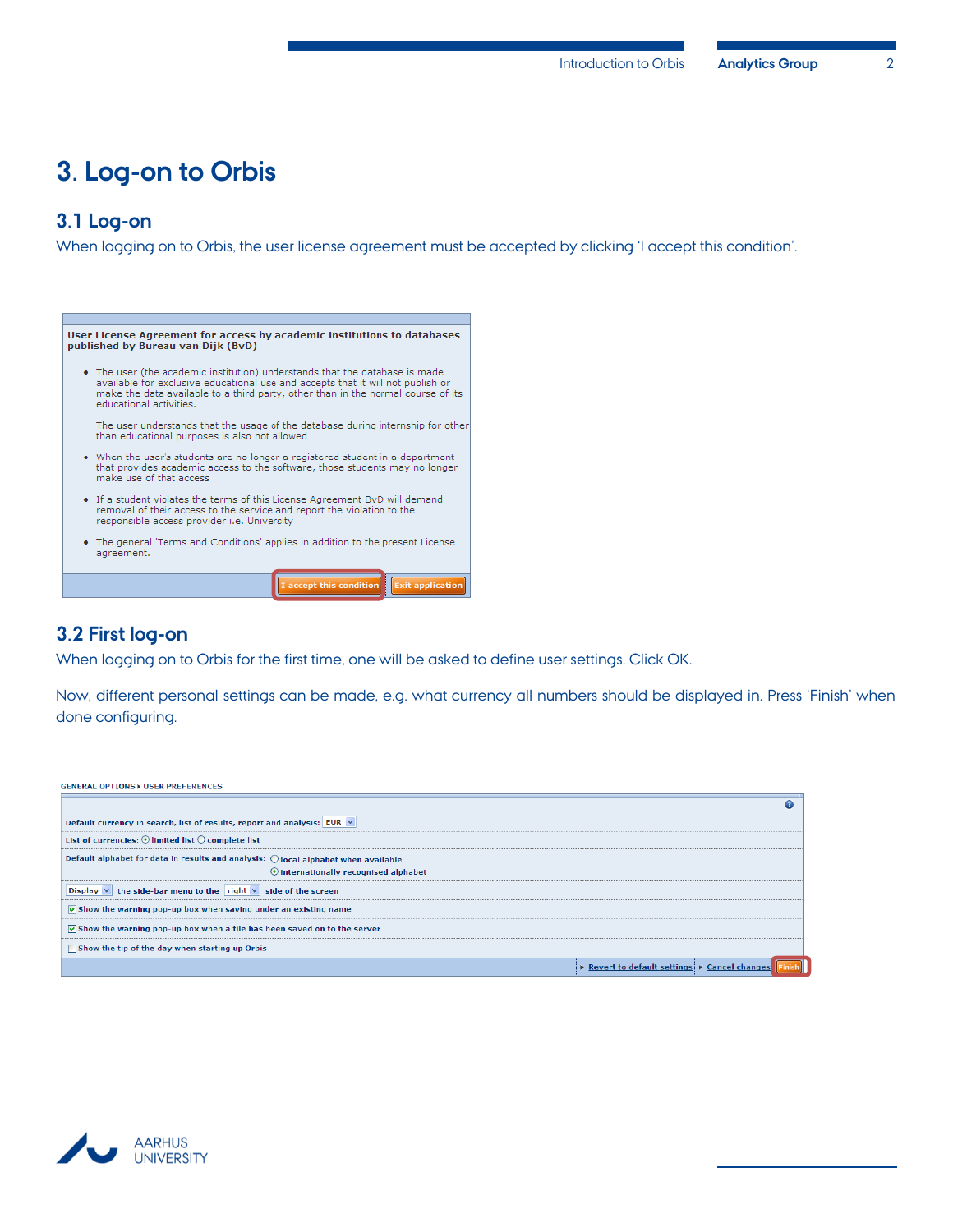## <span id="page-4-0"></span>**4. How does it work?**

#### <span id="page-4-1"></span>**4.1 Quick search**

The first windows that will appear when logging in to Orbis looks like the window below. From here it is possible to perform a quick search by using the search bar in the upper left corner (in the picture indicated by a red frame).

In the examples below the search will be for the company named Novo Nordisk. When a company name has been typed in, press the search button.

| Global Reports<br>Royalty agreements     |                                                                      |
|------------------------------------------|----------------------------------------------------------------------|
|                                          |                                                                      |
| F<br><b>STORY</b>                        |                                                                      |
| <b>IITERION</b> Enter a search criterion | Financial data><br><b>Number of employees</b>                        |
|                                          | Ratios<br>Accounts type & availability»<br>Stock data                |
|                                          | Mergers & acquisitions><br>Category of companies<br>Updated reports» |
|                                          | Custom data<br><b>All companies</b>                                  |
|                                          |                                                                      |

Pressing the search button will take you to the List (see [section 3.3\)](#page-5-1).

If one wants to do a more advanced search one can choose to search by different criterions.

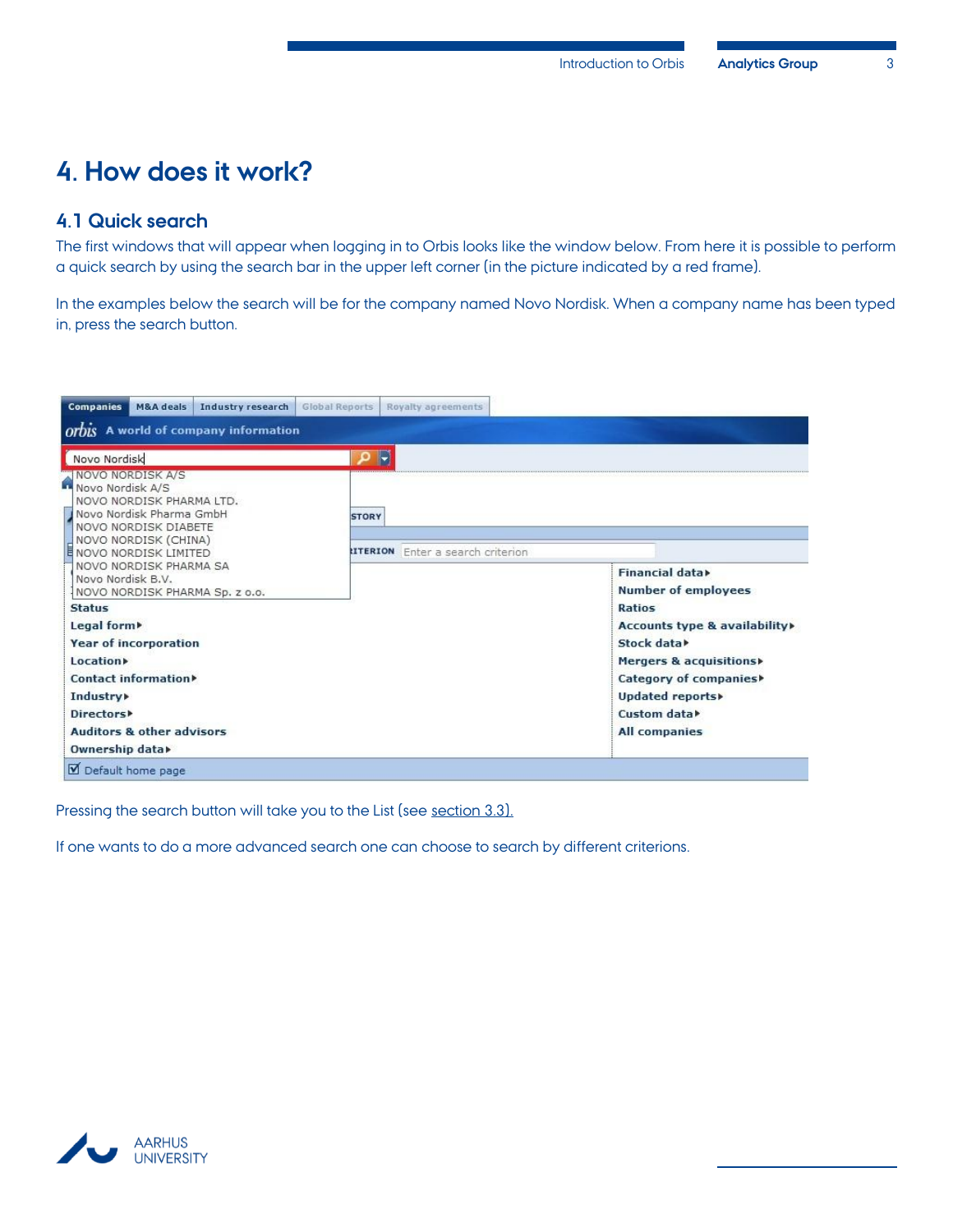#### <span id="page-5-0"></span>**4.2 Search by criteria**

An alternative way to search is to search by different criteria. These can be selected from the box below the quick search bar (in the picture below marked with a red frame)

| <b>Companies</b><br>M&A deals<br>Industry research<br><b>Global Reports</b><br>Rovalty agreements     |                               |
|-------------------------------------------------------------------------------------------------------|-------------------------------|
| orbis A world of company information                                                                  |                               |
| ┡<br>$\Omega$<br>Enter a company name or BvD ID number                                                |                               |
| <b>A</b> Home                                                                                         |                               |
| <b>D SEARCH TO SAVED SEARCHES</b> TRAVOURITES <b>THE</b> HISTORY                                      |                               |
| $\Box$ GROUPED VIEW $\bigcirc$ ALPHABETICAL LIST $\bigcirc$ FIND A CRITERION Enter a search criterion |                               |
| <b>Company name</b>                                                                                   | Financial data>               |
| <b>Identification numbers</b>                                                                         | <b>Number of employees</b>    |
| <b>Status</b>                                                                                         | <b>Ratios</b>                 |
| Legal form                                                                                            | Accounts type & availability> |
| <b>Year of incorporation</b>                                                                          | Stock data                    |
| <b>Location</b>                                                                                       | Mergers & acquisitions        |
| Contact information                                                                                   | Category of companies▶        |
| <b>Industry</b>                                                                                       | Updated reports>              |
| Directors <b>&gt;</b>                                                                                 | Custom data>                  |
| <b>Auditors &amp; other advisors</b>                                                                  | <b>All companies</b>          |
| Ownership data>                                                                                       |                               |
| D Default home page                                                                                   |                               |

For instance, it is possible to search by 'Location' (country, region etc.). The available sub-criterions can be seen by hovering the specific criterion.

The criteria can easily be setup by clicking through the various categories. In this example the search is for Danish companies (Location -> World region/Country/Region in country) with minimum 10,000 employees (Number of employees) and a profit margin of minimum 20% (Ratios -> profit margin(%)). When the criteria have been selected, they will be listed in the search strategy bar as shown below.

| <b>SEARCH STRATEGY</b>                                                                  | <b>Fo</b> Save | X Clear all steps           |  |  |  |  |  |
|-----------------------------------------------------------------------------------------|----------------|-----------------------------|--|--|--|--|--|
| $X \nabla$ 1. World region/Country/Region in country: Denmark                           |                | 382,929                     |  |  |  |  |  |
| $\mathsf{X} \boxtimes$ 2. Number of employees: Last available year, min=10,000<br>4.775 |                |                             |  |  |  |  |  |
| $\mathsf{X} \boxtimes$ 3. Profit margin (%): Last available year, min=20<br>1,020,573   |                |                             |  |  |  |  |  |
| <b>Boolean search</b><br>1 And 2 And 3<br>Refresh                                       |                | <b>TOTAL: 2</b>             |  |  |  |  |  |
| <b>Access relevant deals</b>                                                            |                | <b>View list of results</b> |  |  |  |  |  |

<span id="page-5-1"></span>It is seen that two companies match the criteria (red frame in the above picture). In order to search, press the 'View list of results' button which will take you to the List (see [section 3.3\)](#page-5-1).

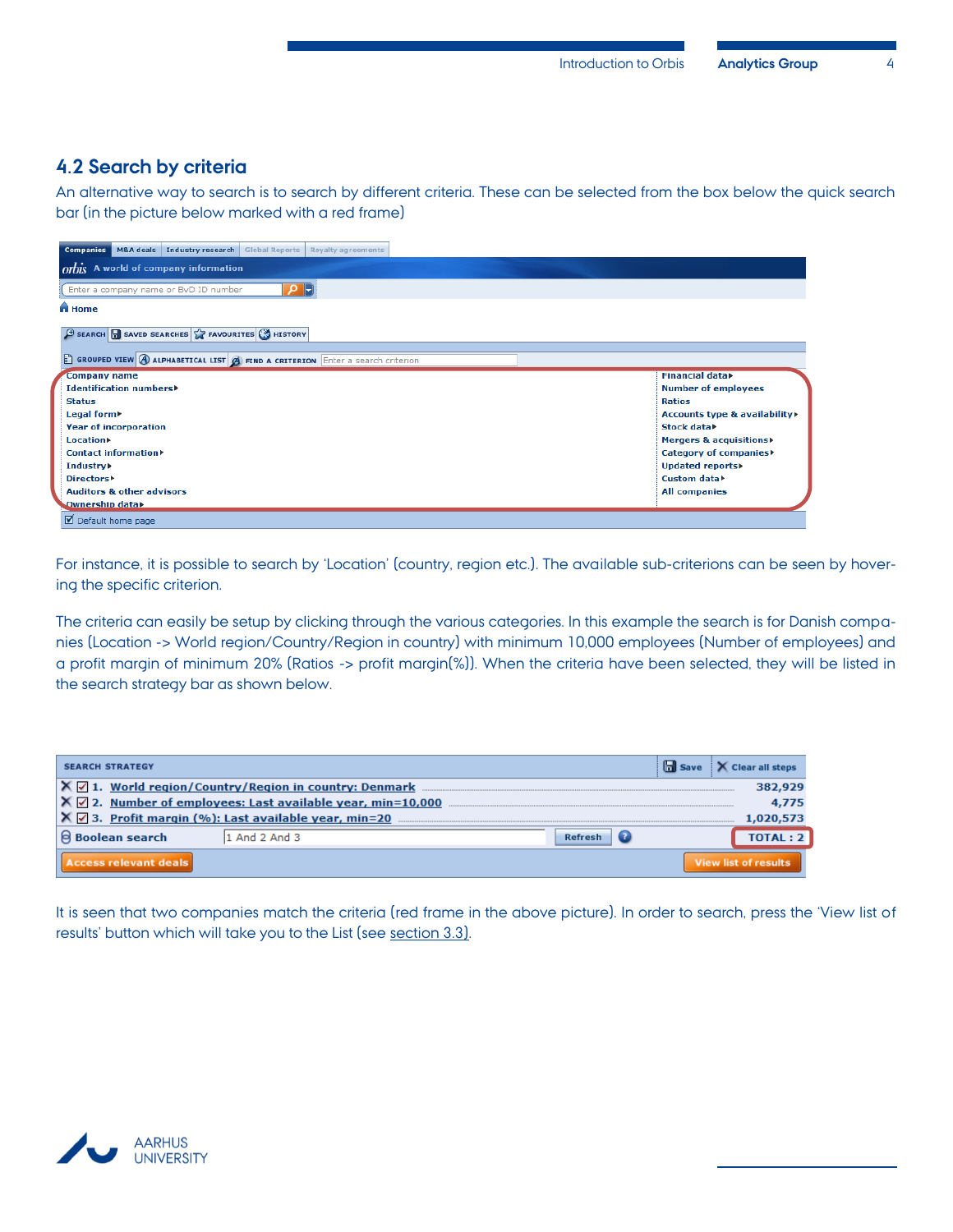#### <span id="page-6-0"></span>**4.3 List**

The list of deals shows the transactions that match the Quick search or the criteria setup in the criteria search. The screenshot below shows the list from the example used to illustrate the use of the Quick search facility. The columns in the list from the Criteria search will be identical.

| $-$ Hide     |                 |    |                                                                    |                       |            |                    |           |              |                  |                         |                  |                    |                                                                 |                   |
|--------------|-----------------|----|--------------------------------------------------------------------|-----------------------|------------|--------------------|-----------|--------------|------------------|-------------------------|------------------|--------------------|-----------------------------------------------------------------|-------------------|
|              |                 |    | <b>SEARCH STRATEGY</b>                                             |                       |            |                    |           |              |                  |                         |                  |                    | <b>R</b> Save<br>Add a search step                              | X Clear all steps |
|              |                 |    | $X \nabla$ 1. Company name or BvD ID number: novo nordisk          |                       |            |                    |           |              |                  |                         |                  |                    |                                                                 | 149               |
|              |                 |    | $\boxed{1}$ of 6 pages $\blacktriangleright$ $\blacktriangleright$ |                       |            |                    |           |              |                  |                         |                  |                    | Note PG & Columns ave X Delete A Alert me X Export 2 Send Print |                   |
|              |                 |    |                                                                    |                       |            |                    |           |              |                  |                         |                  |                    |                                                                 |                   |
|              |                 |    |                                                                    | <b>E</b> <sub>F</sub> | le         | $\mathsf{x}$       |           | $\mathsf{x}$ |                  |                         |                  | $\times$ $\approx$ |                                                                 | A                 |
|              |                 |    |                                                                    |                       |            |                    |           |              | <b>Operating</b> |                         |                  |                    |                                                                 |                   |
|              |                 |    |                                                                    |                       |            |                    |           |              | revenue          |                         |                  |                    |                                                                 |                   |
|              |                 |    |                                                                    |                       | Country    | <b>NACE Rev. 2</b> |           | Last         | (Turnover)       | Number of ByD           |                  |                    |                                                                 |                   |
|              |                 |    |                                                                    |                       | <b>ISO</b> | <b>Core</b> code   | Cons      | avail.       | th EUR           | employees Indep.        |                  |                    |                                                                 |                   |
|              |                 |    | <b>Company name</b>                                                |                       | Code       | $(4$ digits)       | code      | vear         | Last avail. yr   | Last avail. yr   Indic. |                  |                    | <b>GUO Name</b>                                                 | Add               |
|              | $\times$ $\Box$ |    | <b>NOVO NORDISK A/S</b>                                            |                       | <b>DK</b>  | 2120               | C1        | 2009         | 6,877,084        | 28,809 B+               |                  |                    |                                                                 |                   |
|              | ×□              |    | <b>NOVO NORDISK PHARMA LTD.</b>                                    |                       | JP.        | 2120               | LF.       | 2009         | 702,751          |                         | n.a. D           |                    | <b>NOVO NORDISK A/S</b>                                         |                   |
| 3.           |                 |    | <b>Novo Nordisk Pharma GmbH</b>                                    |                       | DE         | 4646               | U1        | 2008         | 483,606          |                         | 488 D            |                    | <b>NOVO NORDISK A/S</b>                                         |                   |
|              |                 |    | <b>NOVO NORDISK PHARMACEUTIOUE</b>                                 |                       | <b>FR</b>  | 2120               | U1        | 2003         | 410,694          |                         | $661 -$          |                    | <b>NOVO NORDISK A/S</b>                                         |                   |
| 5.           |                 |    | <b>NOVO NORDISK PHARMACEUTIQUE SAS</b>                             |                       | <b>FR</b>  | 4646               | U1        | 2009         | 303,783          |                         | 284 U            |                    |                                                                 |                   |
| 6.           |                 |    | <b>NOVO NORDISK (CHINA)</b>                                        |                       | CN         |                    | U1        | 2008         | 303,496          | $1,000$ $D$             |                  |                    | <b>NOVO NORDISK A/S</b>                                         |                   |
|              |                 |    | <b>NOVO NORDISK LIMITED</b>                                        |                       | <b>GB</b>  | 4774               | U1        | 2008         | 231,211          |                         | 347 D            |                    | <b>NOVO NORDISK A/S</b>                                         |                   |
| 8.<br>×      |                 |    | <b>NOVO NORDISK FARMACEUTICI SOCIETA' PER AZIONI</b>               |                       | <b>IT</b>  | 4646               | U1        | 2009         | 218,289          |                         | 302 D            |                    | <b>NOVO NORDISK A/S</b>                                         |                   |
| 9.           |                 |    | <b>NOVO NORDISK PHARMA SA</b>                                      |                       | <b>ES</b>  | 4646               | U1        | 2009         | 214.994          |                         | 283 D            |                    | <b>NOVO NORDISK A/S</b>                                         |                   |
| 10.          |                 |    | <b>Novo Nordisk B.V.</b>                                           |                       | <b>NL</b>  | 4600               | U1        | 2009         | 132,271          |                         | 100 D            |                    | <b>NOVO NORDISK A/S</b>                                         |                   |
| 11.          |                 |    | <b>NOVO NORDISK PHARMA Sp. z o.o.</b>                              |                       | PL         | 4646               | U1        | 2009         | 109,009          |                         | n.a. D           |                    | <b>NOVO NORDISK A/S</b>                                         |                   |
| 12.<br>13.   |                 |    | <b>Novo Nordisk Scandinavia AB</b>                                 |                       | <b>SE</b>  | 4646               | U1        | 2009         | 108,760          |                         | 156 D            |                    | <b>NOVO NORDISK A/S</b>                                         |                   |
|              |                 |    | NOVO NORDISK PHARMACEUTICALS PTY LIMITED                           |                       | AU         |                    | C1        | 2009         | 99,988           |                         | 106 <sub>D</sub> |                    | <b>NOVO NORDISK A/S</b>                                         |                   |
| 14.          |                 |    | <b>NOVO NORDISK PRODUCTION SAS</b>                                 |                       | FR.        | 2120               | U1        | 2009         | 85,171           |                         | 640 D            |                    | <b>NOVO NORDISK A/S</b>                                         |                   |
| 15.<br>×     |                 |    | <b>NOVO NORDISK PHARMA</b>                                         |                       | <b>BE</b>  | 4646               | U1        | 2009         | 59,469           |                         | 48 D             |                    | <b>NOVO NORDISK A/S</b>                                         |                   |
| 16. X        |                 |    | <b>NOVO NORDISK HELLAS LTD</b>                                     |                       | <b>GR</b>  | 4646               | U1        | 2009         | 45,684           |                         | 43 D             |                    | <b>NOVO NORDISK A/S</b>                                         |                   |
| 17. X        |                 |    | <b>Novo Nordisk Scandinavia AS</b>                                 |                       | <b>NO</b>  | 4646               | U1        | 2009         | 44,489           |                         | 46 D             |                    | <b>NOVO NORDISK A/S</b>                                         |                   |
| $18. \times$ |                 |    | Novo Nordisk Producao Farmaceutica do Brasil Ltda.                 |                       | <b>BR</b>  | 2120               | <b>IF</b> | 2008         | 40,163           |                         | 820 D            |                    | <b>NOVO NORDISK A/S</b>                                         |                   |
| 19           |                 |    | <b>NOVO NORDISK PHARMA ARGENTINA S.A.</b>                          |                       | <b>AR</b>  | 4646               | LF        | 2008         | 38,482           |                         | 108 D            |                    | <b>NOVO NORDISK A/S</b>                                         |                   |
| 20.          |                 |    | NOVO NORDISK - COMERCIO PRODUTOS FARMACEUTICOS, LDA                |                       | PT         | 4646               | U1        | 2009         | 32,072           |                         | 34 D             |                    | <b>NOVO NORDISK A/S</b>                                         |                   |
| 21.          |                 |    | <b>NOVO NORDISK PHARMA KOREA LTD.</b>                              |                       | <b>KR</b>  | 4646               | U1        | 2009         | 28,273           |                         | 103 D            |                    | <b>NOVO NORDISK A/S</b>                                         |                   |
| 22.<br>23.   |                 |    | NOVO NORDISK HRVATSKA d.o.o.                                       |                       | HR.        | 4646               | U1        | 2009         | 26,207           |                         | n.a. D           |                    | <b>NOVO NORDISK A/S</b>                                         |                   |
|              |                 |    | <b>Novo Nordisk Region International Operations A/S</b>            |                       | DK         | 6420               | U1        | 2009         | 16,615           |                         | 35 D             |                    | <b>NOVO NORDISK A/S</b>                                         |                   |
| 24.<br>×     |                 | M  | <b>Novo Nordisk Farma Oy</b>                                       |                       | FI         | 8230               | U1        | 2009         | 15,853           |                         | 66 D             |                    | <b>NOVO NORDISK A/S</b>                                         |                   |
| 25. $\times$ |                 | Ī7 | <b>NOVO NORDISK PHARMA EAD</b>                                     |                       | <b>BG</b>  | 4646               | U1        | 2009         | 15,488           |                         | 45 D             |                    | <b>NOVO NORDISK A/S</b>                                         |                   |

The table can be formatted by choosing 'List format -> New format' (red frame in picture below) to the hand corner of the table.

|                                 | Hide |  |
|---------------------------------|------|--|
| <b>C</b> Back to search         |      |  |
| <b>Search</b>                   |      |  |
| New search                      |      |  |
| <b>Modify current search</b>    |      |  |
| <b>Define the format</b>        |      |  |
| List format                     |      |  |
| <b>Analysis</b>                 |      |  |
| <b>4Segmentation</b>            |      |  |
| <b>Peer analysis</b>            |      |  |
| <b>4Aggregation</b>             |      |  |
| <b>Katistical distribution</b>  |      |  |
| <b>4 Concentration analysis</b> |      |  |
| <b>4Linear regression</b>       |      |  |
|                                 | Hide |  |

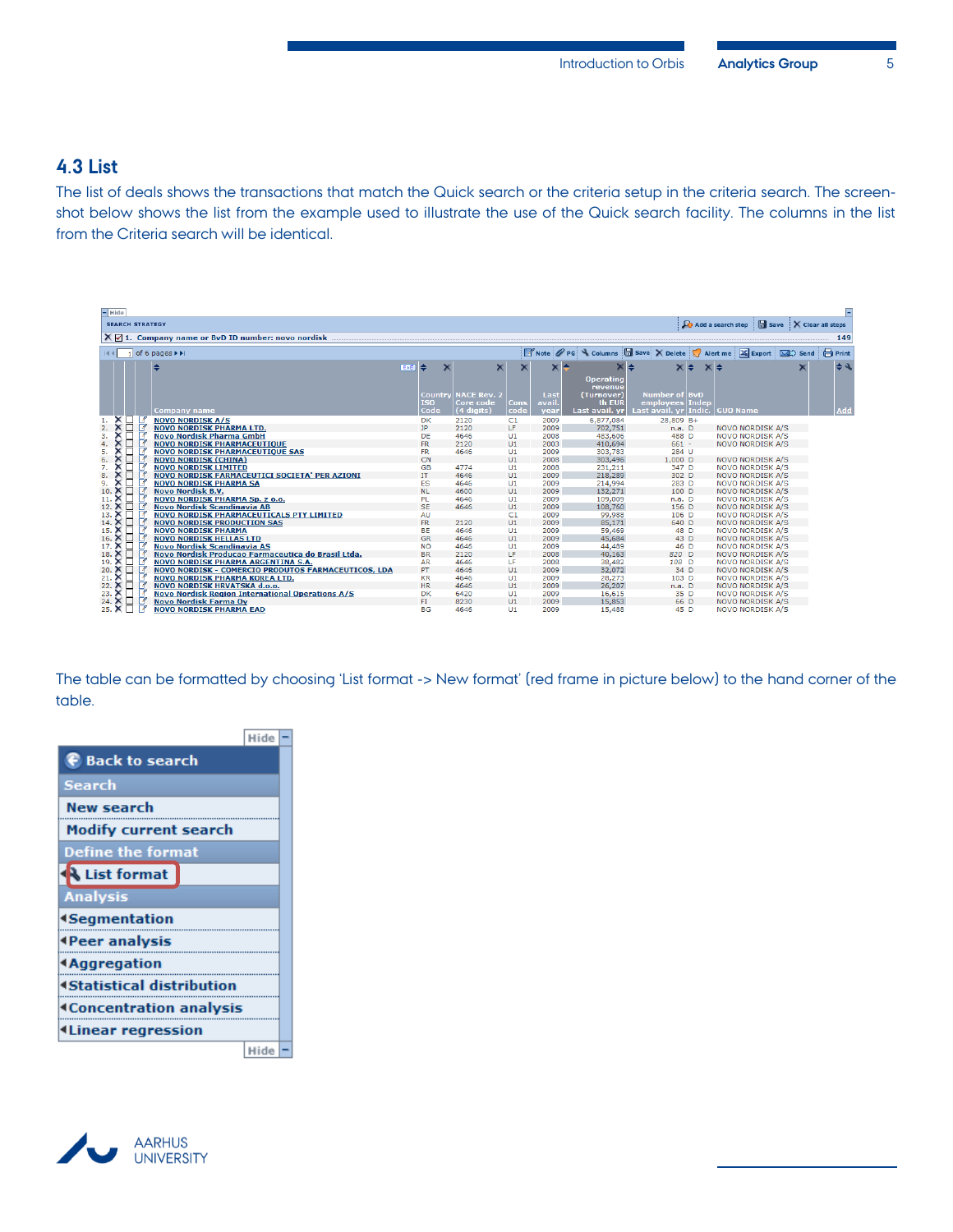#### **Introduction to Orbis Analytics Group**

Here it is possible to select the content of the table i.e. what information should be in the columns. It could for example be useful to include the ISIN code or ticker symbol if the data should be merged with data from other databases. This can be done by adding the ISIN code or ticker under 'New format' (ISIN and ticker can be found under Identification numbers).

By pressing on a company name in the list, one will get to the company report where all information about the specific company is available such as financials, competitor information and stock data. From the company report it is possible to get a number of graphs for the specific company for example ownership structure, structure of balance sheet and evolution of e.g. profit margins.

These can be found by using the graphs in the bottom right hand corner (picture to the right).

Going back to the List, the "Peer analysis" facility makes it possible to compare between 2 and 2500 of the companies that fulfil the search criteria. Under "New analysis" it is possible to make various segmentation and statistical analysis. The possible selections can be seen in the screen shot to the right.

Segmentation displays the selected companies in a two dimensional table.

Aggregation shows the aggregated accounts for the selected companies.

Statistical distribution makes it possible to analyse the statistical distribution of a single variable, for example the mean and standard deviation of the profit, for between 5 and 2500 companies from the search.

Concentration calculates the weight of each company based on a single variable e.g. number of employees.

Linear regression makes it possible to analyse the relationship between two variables for the selected companies.

| ght). |        |  |  |  |
|-------|--------|--|--|--|
|       | $\sim$ |  |  |  |

| Analysis                         |  |
|----------------------------------|--|
| <b>4Segmentation</b>             |  |
| <b><i>APeer analysis</i></b>     |  |
| <b>4Aggregation</b>              |  |
| <b>4Statistical distribution</b> |  |
| <b>4Concentration analysis</b>   |  |
| <b>4Linear regression</b>        |  |
|                                  |  |

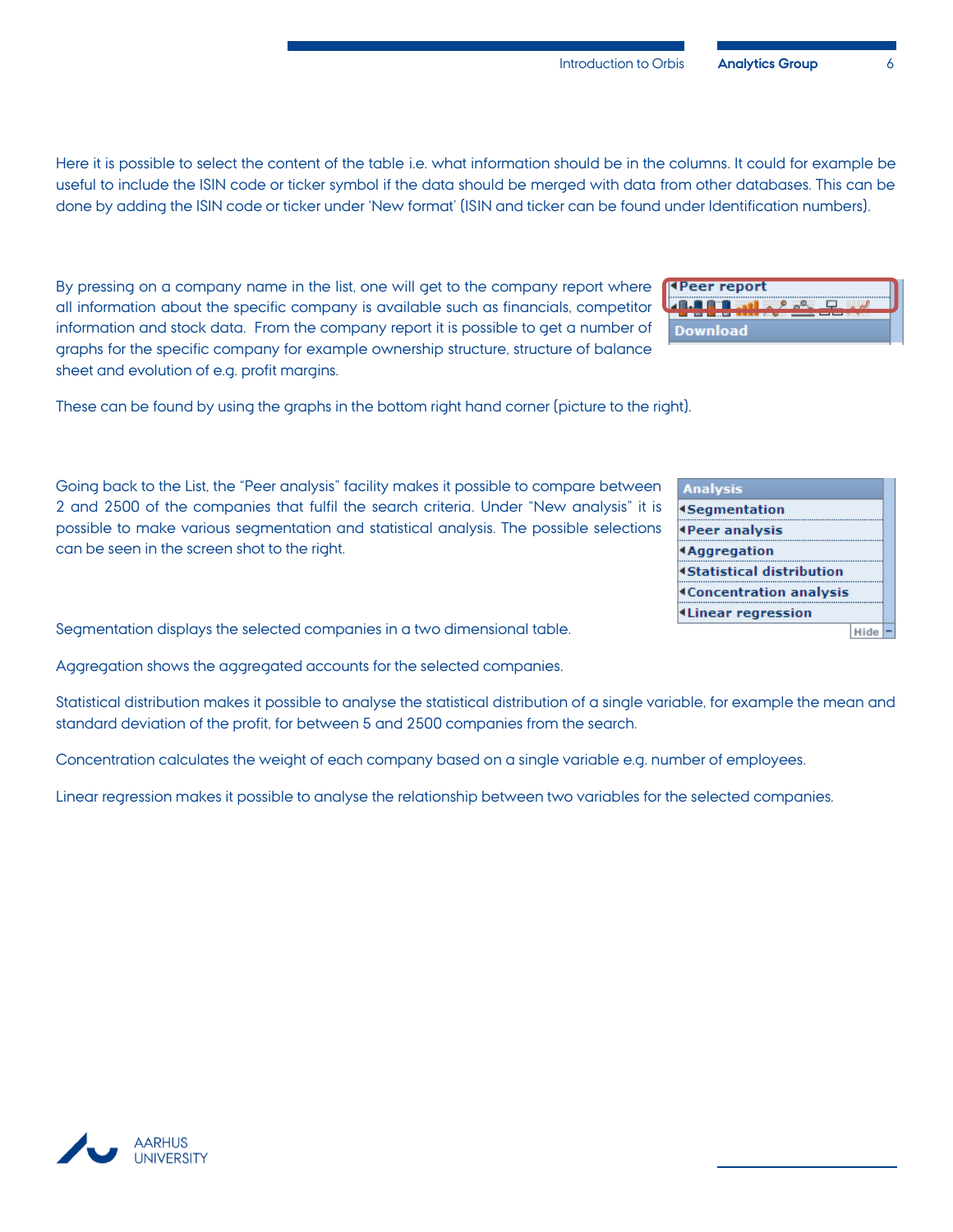#### <span id="page-8-0"></span>**4.4 Export**

The tables in List can easily be exported to various file types. This is done by pressing the Export icon in the top right hand corner when one is in the List. Alongside the Export icon it is also possible to send the table via e-mail (Send), and print the table (Print).



When pressing the Export icon the following will appear:

|         | <b>EXPORT PARAMETERS</b>                                                     |                                                                                 |  |  |  |  |  |  |  |  |
|---------|------------------------------------------------------------------------------|---------------------------------------------------------------------------------|--|--|--|--|--|--|--|--|
|         | Would you like to export:                                                    |                                                                                 |  |  |  |  |  |  |  |  |
| $\circ$ | The list of companies                                                        |                                                                                 |  |  |  |  |  |  |  |  |
|         | $\vee$ Include the search summary                                            |                                                                                 |  |  |  |  |  |  |  |  |
|         | $\triangleright$ Include the current definition of the GUO                   |                                                                                 |  |  |  |  |  |  |  |  |
|         | (•) When a field takes multiple values, export each value to a distinct cell |                                                                                 |  |  |  |  |  |  |  |  |
|         | Repeat single data item                                                      |                                                                                 |  |  |  |  |  |  |  |  |
|         | _cell)                                                                       | $\bigcirc$ Keep one company per line (multivalued fields will be contained in 1 |  |  |  |  |  |  |  |  |
|         |                                                                              |                                                                                 |  |  |  |  |  |  |  |  |
|         | The companies' report                                                        | Current report<br>$>$ View                                                      |  |  |  |  |  |  |  |  |
|         | Export each company to a separate file                                       |                                                                                 |  |  |  |  |  |  |  |  |
|         | Select the companies you wish to export:                                     |                                                                                 |  |  |  |  |  |  |  |  |
|         | $\bigcirc$ All companies                                                     |                                                                                 |  |  |  |  |  |  |  |  |
|         | $\odot$ The marked companies                                                 |                                                                                 |  |  |  |  |  |  |  |  |
|         | $\bigcirc$ The unmarked companies                                            |                                                                                 |  |  |  |  |  |  |  |  |
|         | $\bigcirc$ The companies from:                                               | $\mathsf{to}$ :                                                                 |  |  |  |  |  |  |  |  |
|         | <b>Select a format:</b>                                                      |                                                                                 |  |  |  |  |  |  |  |  |
|         | Excel 2007 (*.xlsx)<br>Excel (*.xls)                                         |                                                                                 |  |  |  |  |  |  |  |  |
|         | Text (Tab delimited) (*.txt)                                                 |                                                                                 |  |  |  |  |  |  |  |  |
|         | Xml (*.xml)                                                                  |                                                                                 |  |  |  |  |  |  |  |  |
|         | Choose a name for the file to be exported:<br>Orbis_Export_1                 |                                                                                 |  |  |  |  |  |  |  |  |
|         |                                                                              |                                                                                 |  |  |  |  |  |  |  |  |

Here the list can be exported to Excel, ASCII and XML. One can also chose only to take a range of the transaction to export. When the desired selections have been made, press OK and the file will be generated. The export function can also be used to export other reports and records by pressing the Export icon when the desired table or report appears in the window.

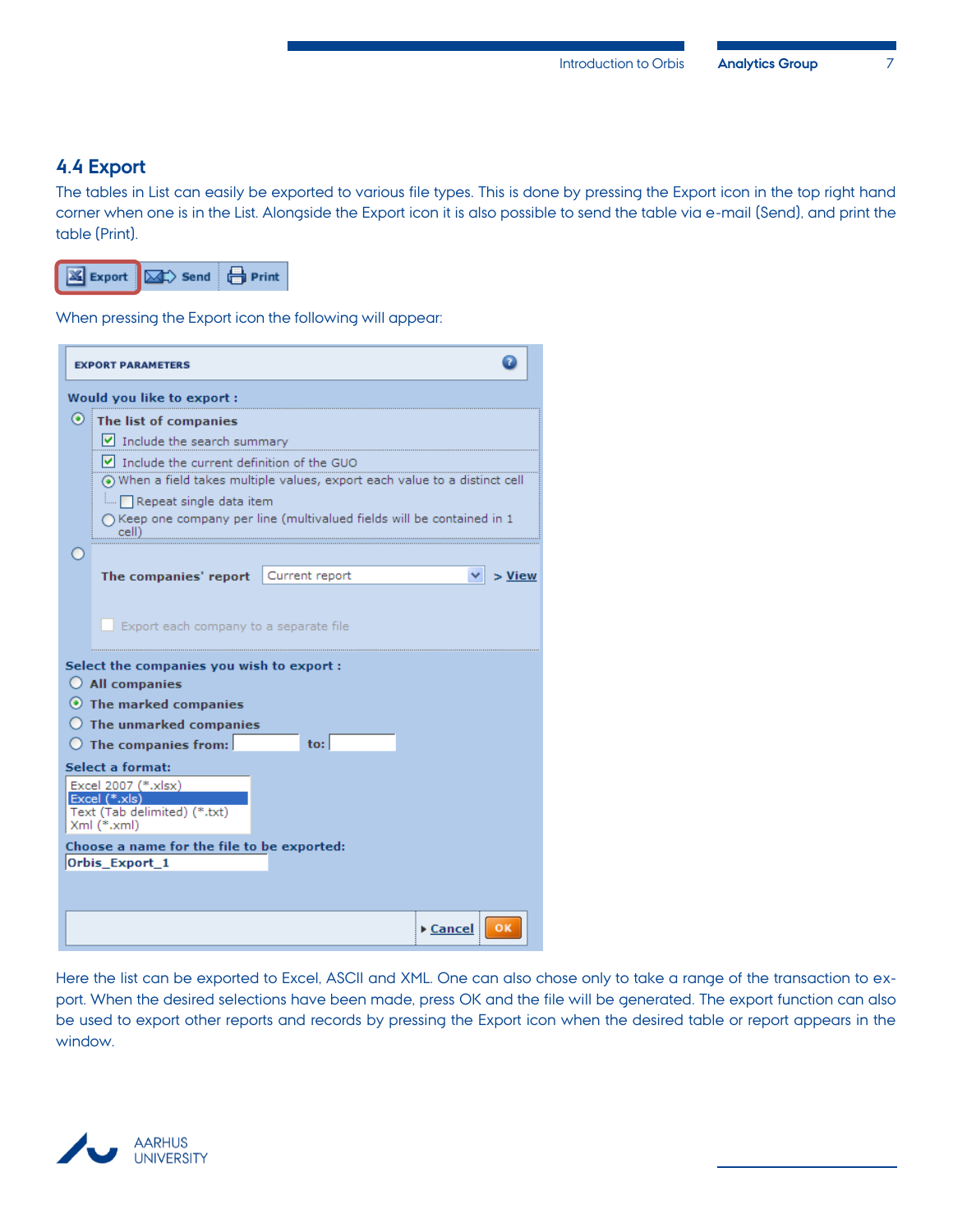### <span id="page-9-0"></span>**5. Further resources**

Orbis has a help function build in which can be found by pressing the Help button in the top right corner. The Quick tour can be recommended as a good introduction to the database.

| Settings   Help   Contact us |  |  |  |  |
|------------------------------|--|--|--|--|
|------------------------------|--|--|--|--|

Finally, one can, from the 'Contact us' menu, find contact information for Orbis support. The support in Denmark can be contacted at [help.copenhagen@bvdep.com.](mailto:help.copenhagen@bvdep.com)

Comments or questions to this introduction manual and further questions about Orbis can also be addressed to Analysegruppen by emailing analytics@asb.dk.